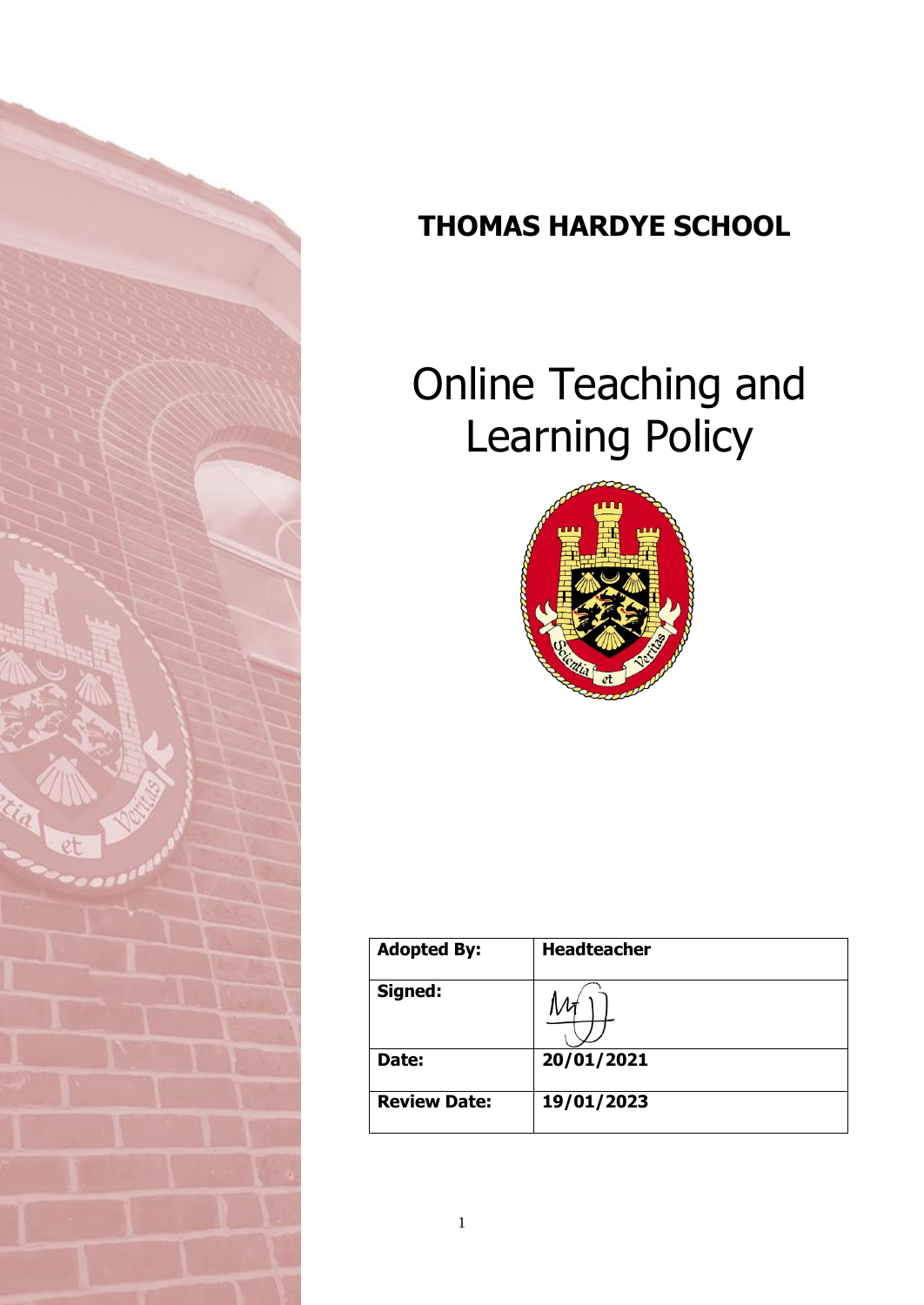#### **Thomas Hardye School Online Teaching and Learning Policy**

#### **1. Aims and Scope**

In the event of a school closure, the school is committed to providing continuity of education to its students and will do so through a process of online learning.

- THS will deliver five hours of online education per day across all key stages as set out in [government guidance.](https://assets.publishing.service.gov.uk/government/uploads/system/uploads/attachment_data/file/950510/School_national_restrictions_guidance.pdf)
- THS will use the Microsoft Teams platform to deliver our online learning.

The school aims to ensure that teaching and learning continue as effectively as possible during a period of partial or extended closure. Whilst our normal policy and procedures will help us to ensure high educational standards, during these periods we will need to amend plans to ensure the workload is manageable for staff, students and families. As always, we are committed to working in partnership with all stakeholders and members of our community. We know that online learning is not an easy task and can sometimes be a source of frustration in what are already difficult times. We cannot emphasise enough to students and parents the importance of reading regularly. Above everything, this will have the biggest impact on a student's ability to 'pick up where they left off' when they return to school.

Online learning is most effective when it involves a blend of approaches, both synchronous (eg live lessons) and asynchronous (eg pre-recorded material). Too many live lessons can place unnecessary and significant pressure on students and their families who don't have the necessary technology at home to run them. Many of our families lack the space and internet speeds required for several children to participate in live lessons simultaneously. Our own experience of delivering online learning, along with research from the EEF (Education Endowment Fund) and Ofsted, suggests that the most effect approach to online learning is a combination of live sessions and 'pre-recorded' tasks. This approach has been shown to maximise student access to online resources, engagement and learning outcomes. This rationale underpins the school's online learning protocols outlined in section 3 below.

#### **2. Roles and Responsibilities**

#### **2.1 Teachers**

Teachers are expected to:

- plan and deliver a blend of 'live sessions' (synchronous) and pre-recorded material (asynchronous) as outlined in section 3 below.
- plan and set assignments so that that pupils have meaningful and ambitious work each day in line with the school curriculum and their school timetable.
- teach a planned and well-sequenced curriculum so that knowledge and skills are built incrementally, with a good level of clarity about what is intended to be taught and practised.
- provide frequent, clear explanations and modelling of new content via synchronous or asynchronous methods or through high quality curriculum resources, and/or live streaming/pre-recorded videos.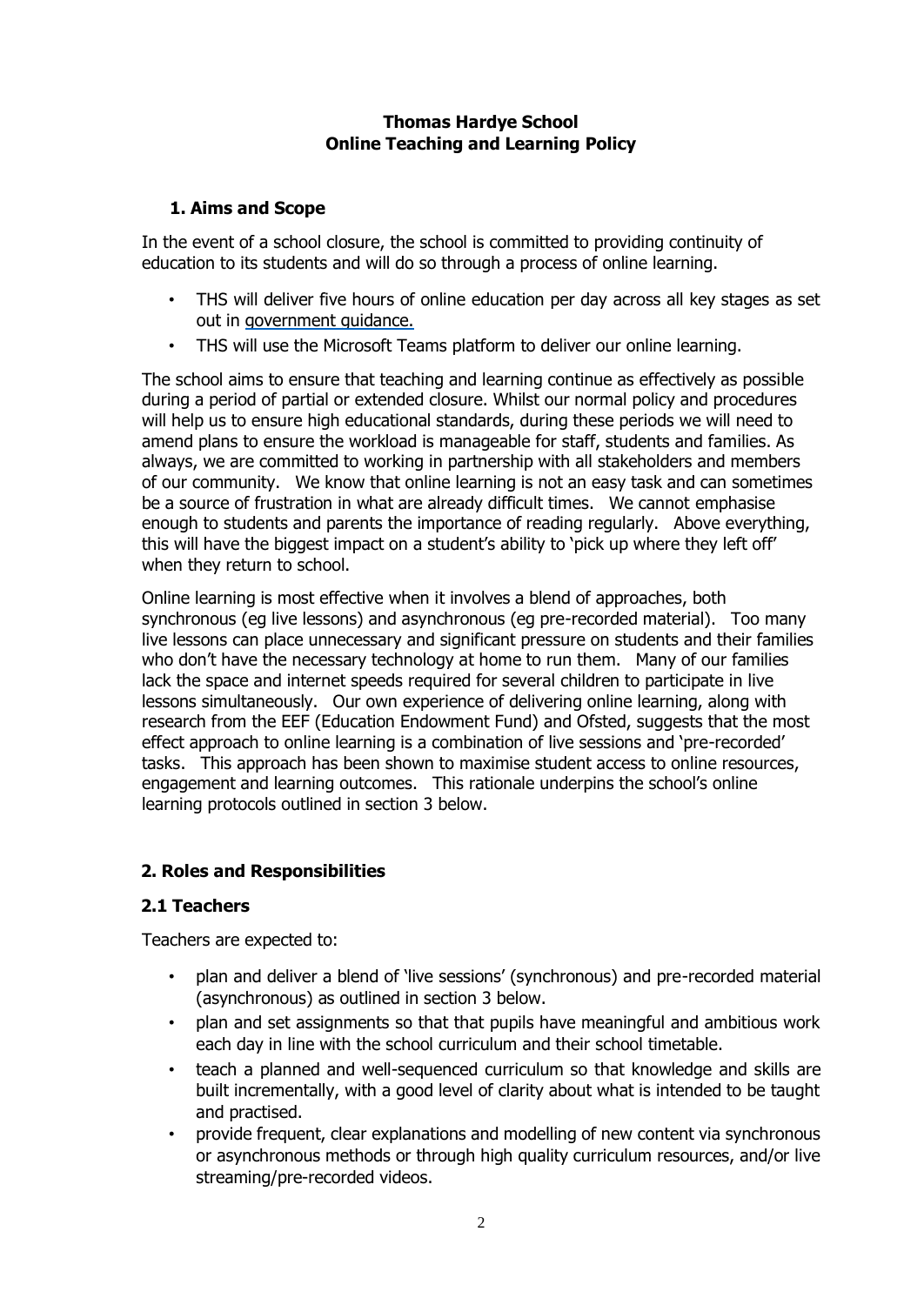- adapt lessons according to the needs of all students, including those with SEND, so that all students have the opportunities to meet expectations. Liaise with teaching assistants linked to students with EHCPs or the SENDCo to ensure work is meeting the needs of the student.
- assess how well pupils are progressing through the curriculum, using questions and low stakes formative assessment.
- adjust the pace or difficulty of what is being taught in response to questions or assessments, including, where necessary, revising material or simplifying explanations to ensure pupils' understanding.
- respond to communication from students, parents and teachers, but only within usual school working hours.
- Provide regular feedback in line with school and subject area assessment policies, returning it to students electronically.
- track and monitor engagement with online learning, reporting those students who fail to complete work frequently to the college teams to investigate further and instigate parental contact.
- In the event of a full closure, track attendance of 'live lessons/events', reporting those students who fail to attend to the college teams.
- recognise and praise excellent effort or work.
- continue to look out for signs that a child might be at risk and deal with any concerns as outlined in the safeguarding policy.
- maintain professional conduct during live streaming. This includes adhering to the school's live learning safeguarding guidelines and maintaining professional language and dress during live lessons.

#### **2.2 Curriculum/Subject Leaders (CLs)**

In addition to their teaching responsibilities, CLs are responsible for:

- considering whether any aspects of the school curriculum need to change to accommodate /enhance the effectiveness of remote learning and adapt as necessary
- quality assurance of remote learning provision via Teams to ensure all work set is appropriately challenging and consistent;
- working with senior leaders to make sure work set remotely across all subjects in their faculty is challenging and consistent.
- $\blacksquare$  monitoring the remote work set by teachers in their subject including the quality and frequency of assessment and feedback.
- Monitoring student engagement with online learning and contacting parents of any students who cause concerns. CLs should report any students causing significant concerns to college teams.
- sharing of best practice and resources that improve the effectiveness of remote teaching.
- encourage collaboration and sharing of resources to reduce staff work-load.
- Liaising with their subject team to monitor and support staff wellbeing.
- setting work in the event a teacher is unwell during a period of remote learning.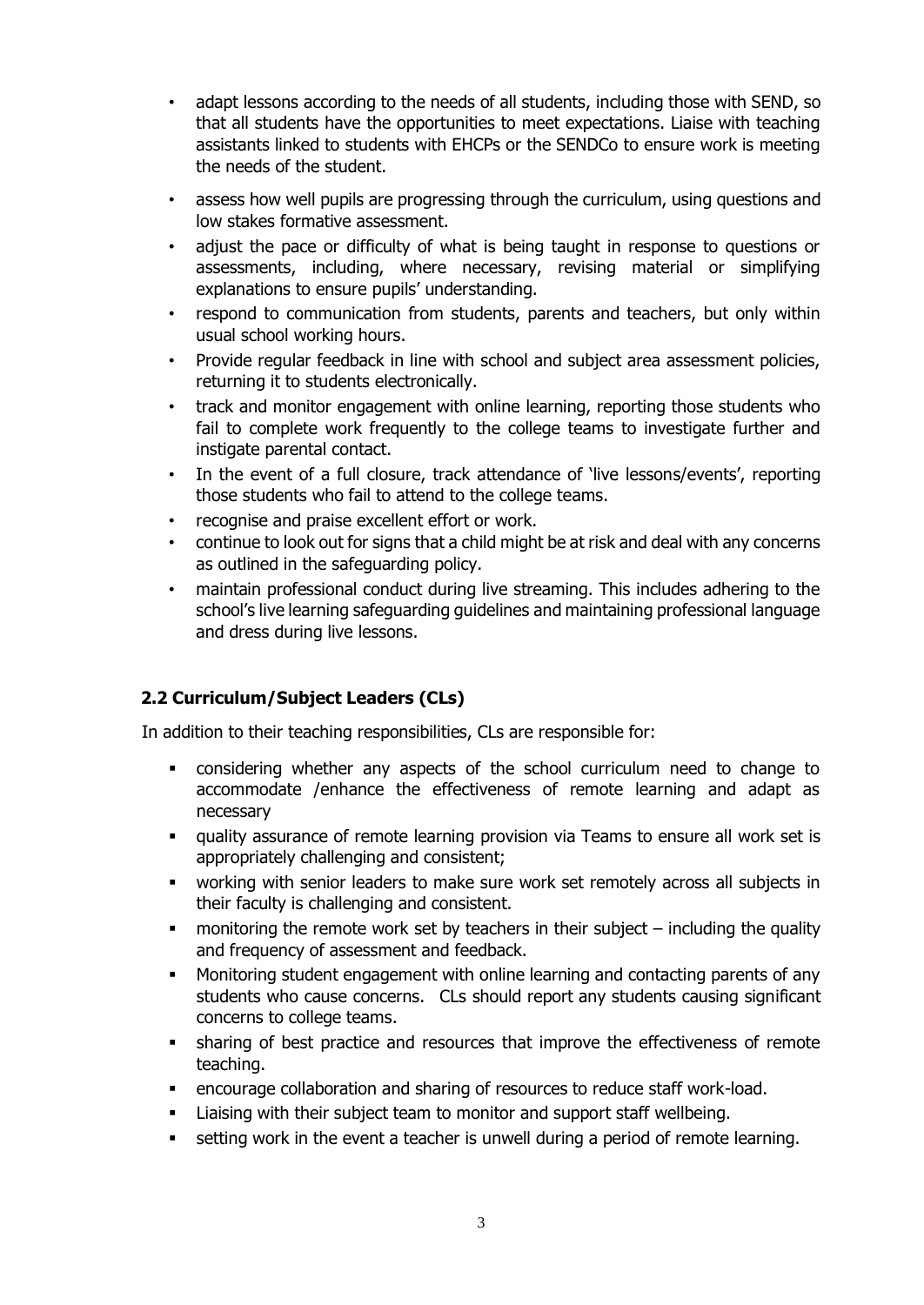#### **2.3 College leaders/teams**

In addition to their teaching responsibilities, college leaders / college teams are responsible for:

- Liaising with curriculum/subject leaders to monitor student engagement with online learning
- Liaising with the parents of any students who are failing to engage with online learning across several subjects and putting intervention strategies in place
- Liaising with their tutor team and parents to monitor the wellbeing of students in their college and providing support as necessary
- Monitoring students' access to the necessary technology to support online learning at home and providing support as/where possible

#### **2.4 Senior leaders**

In addition to their teaching responsibilities, senior leaders are responsible for:

- co-ordinating the remote learning approach across the school Tim Ennion (tennion@thomas-hardye.net)
- monitoring the effectiveness and quality of remote learning, through regular meetings with subject leaders, college leaders and teachers and through student and parent feedback via surveys.
- monitoring the security of remote learning systems, including data protection and safeguarding considerations.
- quality assuring the remote learning provision and effectiveness of teaching and learning.
- liaising with their linked subject areas and colleges to monitor and support staff wellbeing.
- ensuring all students have access to remote learning. Parents should contact the appropriate college leader for further support.
- maximising access to technology, particularly for disadvantaged pupils. THS has received and distributed its full allocation of 66 government laptops. These have been distributed to eligible students. For enquiries regarding internet access and data support please contact the appropriate college leader.
- ensuring all SEND students have full access to the curriculum. We recognise that some students with special educational needs and disabilities (SEND), may not be able to access remote education without support from adults at home. We acknowledge the difficulties this may place on families, and we will work with parents and carers to support those students. Please contact Claire Noble (cnoble@thomas-hardye.net) for further details and support.

#### **2.5 Designated safeguarding lead (Jon Dean - jdean@thomas-hardye.net)**

Designated safeguarding leads are responsible for:

- coordinating action on safeguarding students and promoting the welfare of children in the school/and at home when learning remotely.
- ensuring that all staff know who the DSL is and who acts in his absence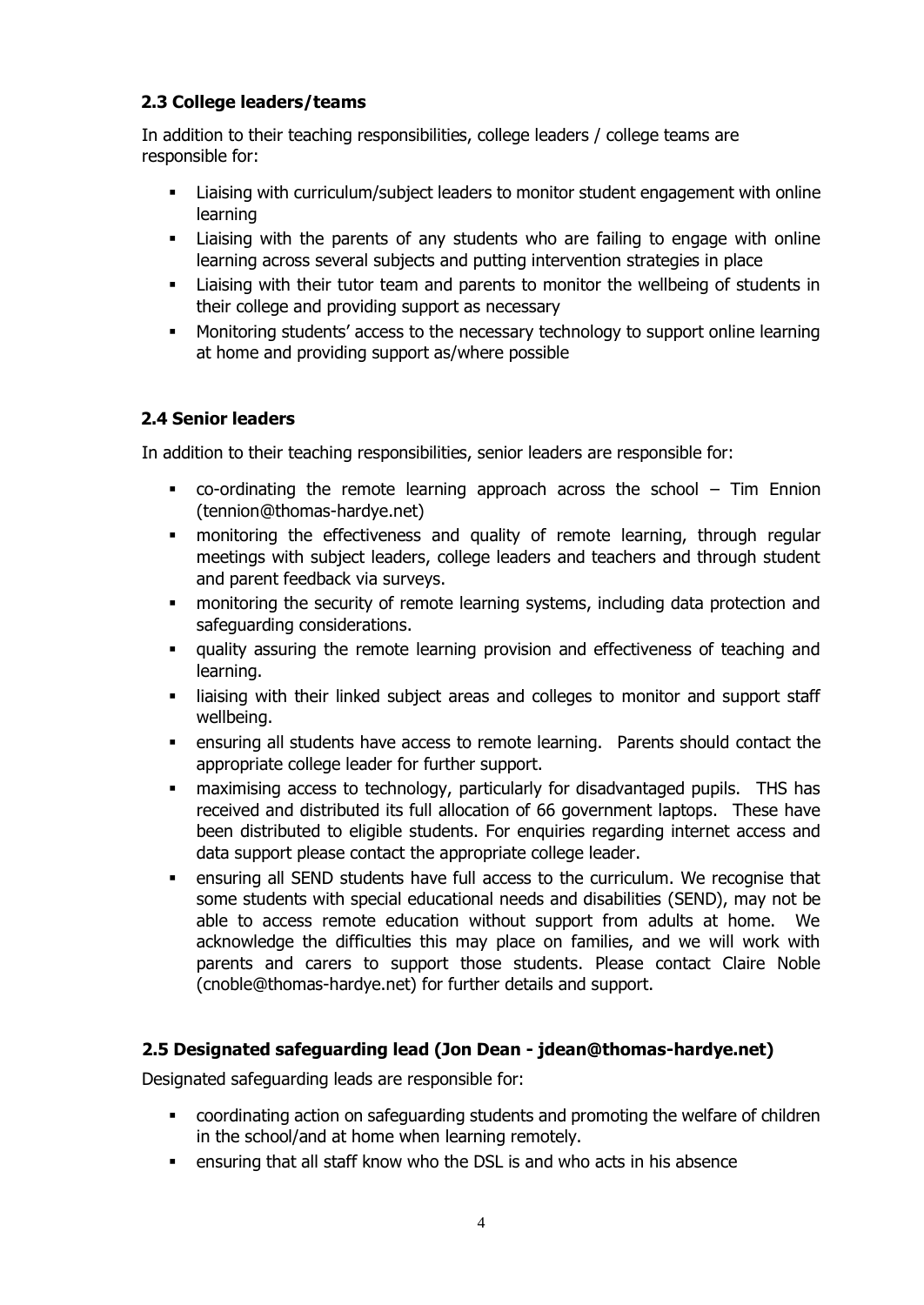- ensuring all staff follow the school's live learning safeguarding protocols (available on the school portal)
- ensuring that all staff are aware of their responsibilities in being alert to the signs of abuse, particularly in relation to remote learning and of their responsibility to report and record any concerns.

#### **2.6 IT support team**

IT support team is responsible for:

- ensuring the effective operation of the school's online learning systems
- advising the SLT on the most effective technological online learning solutions
- **•** resolving issues with Office 365 and other problems arising linked to remote learning access or blended learning systems.
- reviewing the security of remote learning systems and flagging any data protection breaches to the data protection officer

#### **2.7 Students and parents**

Assuming that a student is healthy and well enough to work, students will be expected to:

- participate as fully as possible in the remote learning process, attending relevant live lessons/events, completing independent work, and submitting assignment tasks promptly and to the best of their ability.
- read and respond to communication from the school (eg, an email from school staff) on a regular basis.
- behave appropriately during live lessons, in line with expectations outlined in the school's behaviour policy and 'live lesson' protocols.
- be contactable during the school day although consider they may not always be in front of a device the entire time
- seek help if they need it from teachers or teaching assistants via Teams
- alert teachers via Teams/e-mail if they're not able to complete work
- alert tutors or guidance leaders where there are issues around their well-being or mental health or that of another student.
- alert their teacher/tutor or Designated safeguarding lead about any safeguarding issues.

#### **Staff can expect parents of children learning remotely to:**

- make the school aware if their child is ill or self-isolating or otherwise can't complete work
- make the school aware if their child has no access or limited access to IT devices and/or the internet and THS will seek to support however possible.
- seek help from the school if they need it, eg academic support, mental health and well-being support.
- help them to organise and structure their day and where possible, ideally finding a quiet place to work without distractions.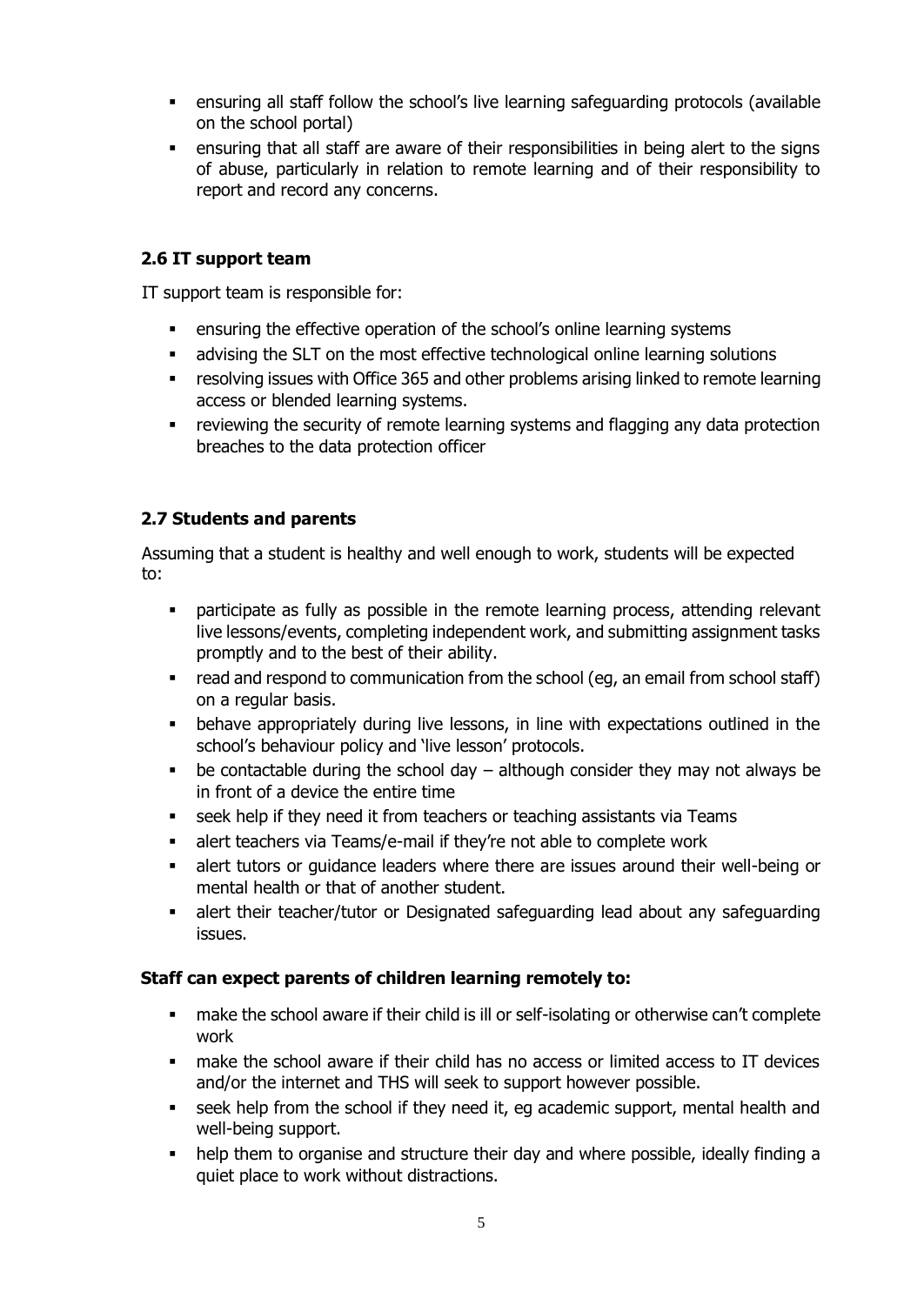### **3.0 Protocols for Teaching and Learning in the event of a student/s isolating, a partial or a full school closure**

| <b>Scenario</b>                                             | <b>Student</b>                                                                                                                       | <b>Teacher</b>                                                                                                                                                                                                                                                                                                                   |
|-------------------------------------------------------------|--------------------------------------------------------------------------------------------------------------------------------------|----------------------------------------------------------------------------------------------------------------------------------------------------------------------------------------------------------------------------------------------------------------------------------------------------------------------------------|
| An individual student is well at home self<br>isolating     | Continue to complete learning<br>independently via Teams                                                                             | The subject area should have sequences of<br>work available on Teams for individual<br>students to complete                                                                                                                                                                                                                      |
| An individual member of staff is well but<br>self isolating | Continue to complete work in school as set<br>by the teacher                                                                         | Cover work should be set as normal                                                                                                                                                                                                                                                                                               |
| A cohort of students is well but in self<br>isolation       | Continue to complete learning via Teams.<br>This will include a blend of uploaded<br>resources, recorded lessons and live<br>lessons | In school and available live on Teams for at<br>least part of each lesson. Full learning<br>sequences should be immediately<br>available on Teams and should primarily<br>include recorded content (eg Loom or<br>narrated powerpoints). Each student<br>should have at least one full live lesson<br>each week in your subject. |
| Full or local lockdown where the school is<br>closed        | Continue to complete learning via Teams.<br>This will include a blend of uploaded<br>resources, recorded lessons and live<br>lessons | At home and available live on Teams for at<br>least part of each lesson. Full learning<br>sequences should be immediately<br>available on Teams and should primarily<br>include recorded content (eg Loom or<br>narrated powerpoints). Each student<br>should have at least one full live lesson<br>each week in your subject.   |

## **Online Learning Protocols - Summary**

TME January 2021